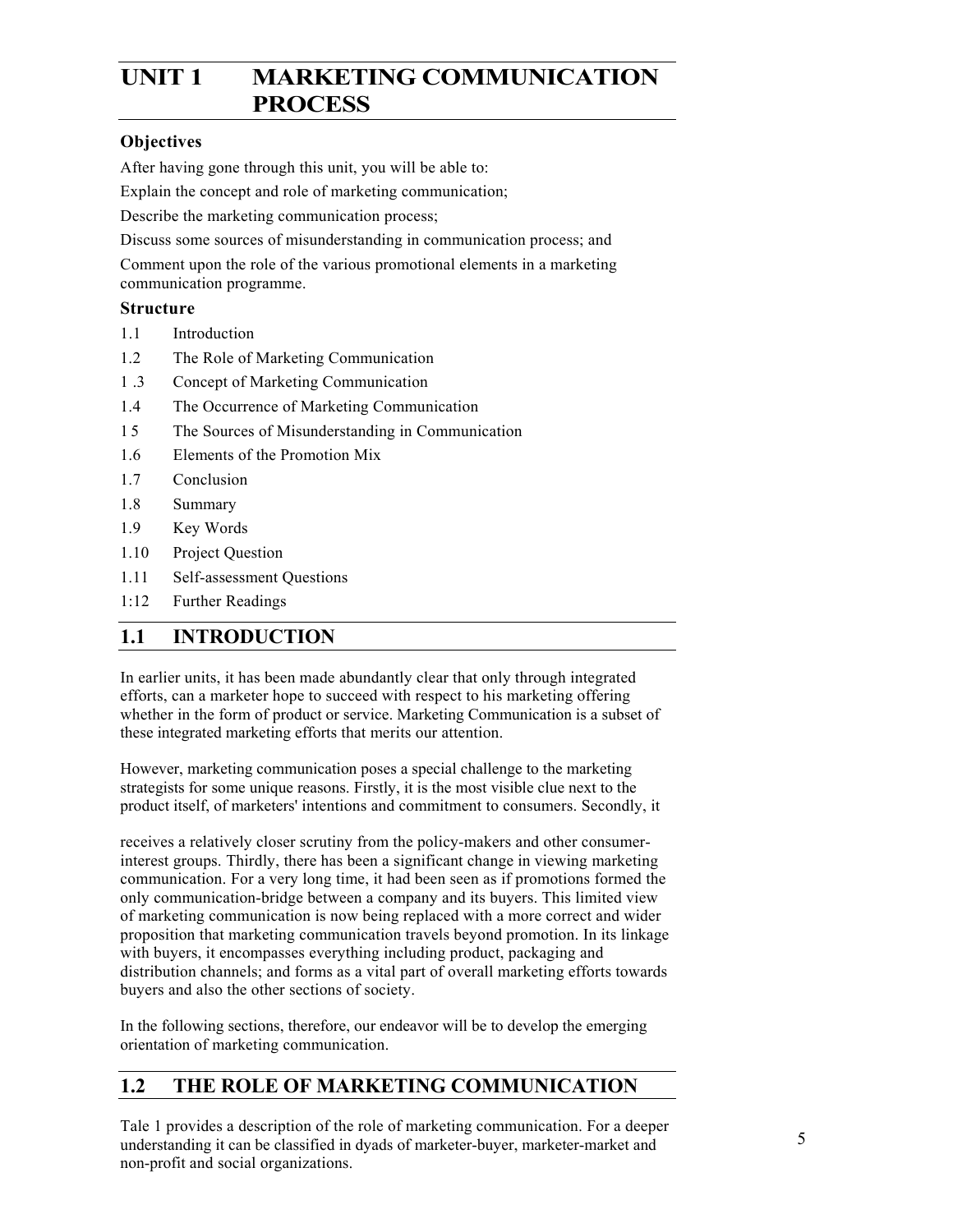#### **Marketing Communication or Promotion**

- Establishes an image, such as prestige, discount or innovative, for the company and its goods and services
- Communicates features of goods and services **o** Creates awareness for new goods and services a Keeps existing goods and services popular
- Can reposition the image or uses of faltering goods and services
- Generates enthusiasm from channel members
- Explains where goods and services can be purchased
- Convinces consumers to trade up from one good or service to a more expensive one
- Alerts consumers to sales
- Justifies prices of goods, and services
- Answers consumer questions
- Closes transactions
- Provides after sale services for consumers
- Places the company and its goods and services in a favourable light relative to competitors

**Source:** J.R. Evans & B. Berman (1987) "Marketing" 3rd ed. Macmillan Publishing & Co. p. 409.

#### **Communication in Marketer-Buyer Dyad**

Marketing Communication has a variety of roles to play. To begin with, it brings the marketer and consumers closer to each other in their desire to achieve their respective goals. Thus, a marketing-company has such goals as profitability, corporate credibility and market leadership. Similarly, consumers too have such goals as better consumption, staying informed on new buying alternatives, and a desire for a better quality of life. Examining these goals together, o e finds a degree of commonality-the need satisfaction through mutual efforts. Thus, a product offers the first common vehicle for satisfying these goal expectations of both marketer and consumers. Consumers buy the product because it' is a bundle of need satisfying attributes. Marketers bring out the product because it is the only way they can achieve firm's goals.

The role of marketing communication then is to share the meaning of the firm's total product offering with its consumers in such a way as to help consumers attain their goals and at the same time move the firm closer to its own goals. Figure 1 illustrates this linkage.

**Figure 1: The Role of Marketing Communication** 



Besides goals compatibility, marketing communication seeks to:

- Inform;
- Remind; and
- Persuade the actual and potential buyers for the marketer's offerings.

Thus, most buyers do not object to the informational content of promotion because it serves to spread the word quickly about innovations. Imagine how much longer would it have taken buyers to become aware of the functional utility of pressure-cookers had it not been communicated by marketers. Similarly, most consumers would also welcome occasional reminders about products they are already familiar with. Thus, even if most buyers of `Milkmaid' are familiar with its compatibility with creative food preparation, its buyers may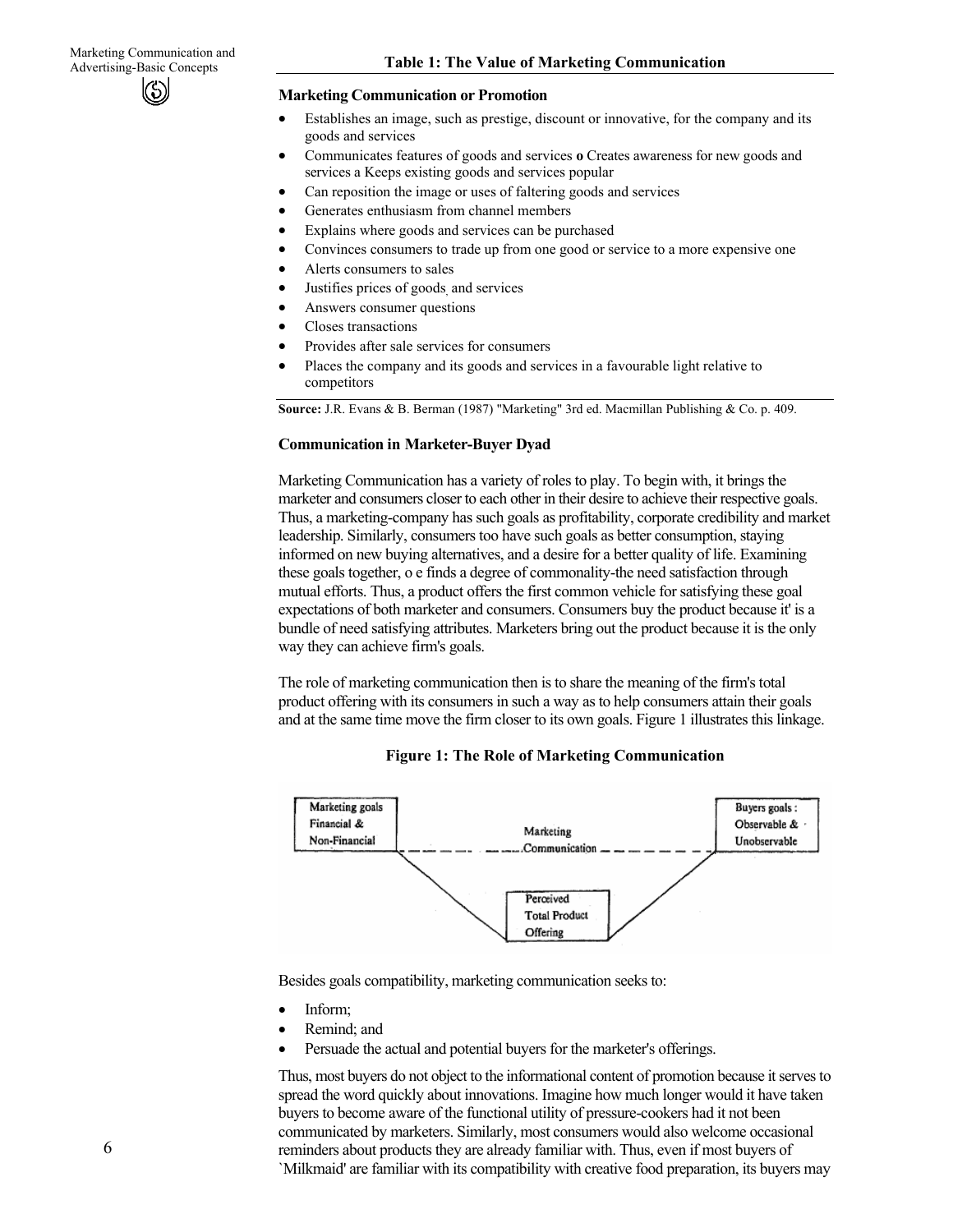### **Activity 1**

Identify three instances of television commercials which seek to inform, remind and persuade its buyers:

### **Answer**

**Information Category:** I consider …………………(name of the TV commercial) as Informative communication because it seeks to

................................................................................................... **Reminder Category:** I consider ……………….. (name of the TV commercial) as reminder communication because it seeks to

................................................................................................... **Persuasive Category:** I consider ………………….(name of the TV commercial) as persuasive communication because it seeks to

## **Communication in Marketer-Market Dyad**

### **Communication in Marketer-Market Dyad**

Not all marketing communication is directed towards ultimate buyers alone. Many are addressed to other manufacturers and institution, some to the' intermediaries who engage in resale operations and some to opinion-leaders who are in a position to recommend the product. Each of them requires a different message. Thus, while a consumer may be impressed by the look of a particular brand of non-breakable synthetic cooking wares, dealers may need to know the margins available, its quality and attraction over the competing brands. The examples will include the regular publication newsletters to teachers from publishing houses for book purchase and recommendation. The advertisements inviting dealers/distributors for various product like TV, fridge etc. is another example of business to business communication.

### **Communication in Non-profit/Social Organization**

Finally, communication is vital to non-profit organizations and social institutions too. Thus, the Help Age India of Delhi, and the Times of India Foundation for Eye Bank would look forward to marketing communication with the same expectation as would probably the Proctor & Gamble and The Hindustan Lever. The anti-drugs campaign and the family planning & welfare message at the TV prime time are handy illustration of the value of marketing communication 'in Non-profit and social organisations.

## **1.3 CONCEPT OF MARKETING COMMUNICATION**

Marketing communication can be conceptualized at both macro and micro levels. Broadly defining, " marketing communication is the continuing dialogue between buyers and sellers in a market place." Thus, to an average reader and observer of Indian marketing, everything that marketers do to attract buyers and help them satisfy their needs, is marketing communication. It should be noted here that although the definition is the macro view of communication, it emphasizes a dialogue and not a `monologue' between sellers and buyers. The emergence of various consumer groups has been helpful in this respect. The opening of certain telephone lines by the major nationalized banks for listening customer grievances is recognition of this facet of marketing communication.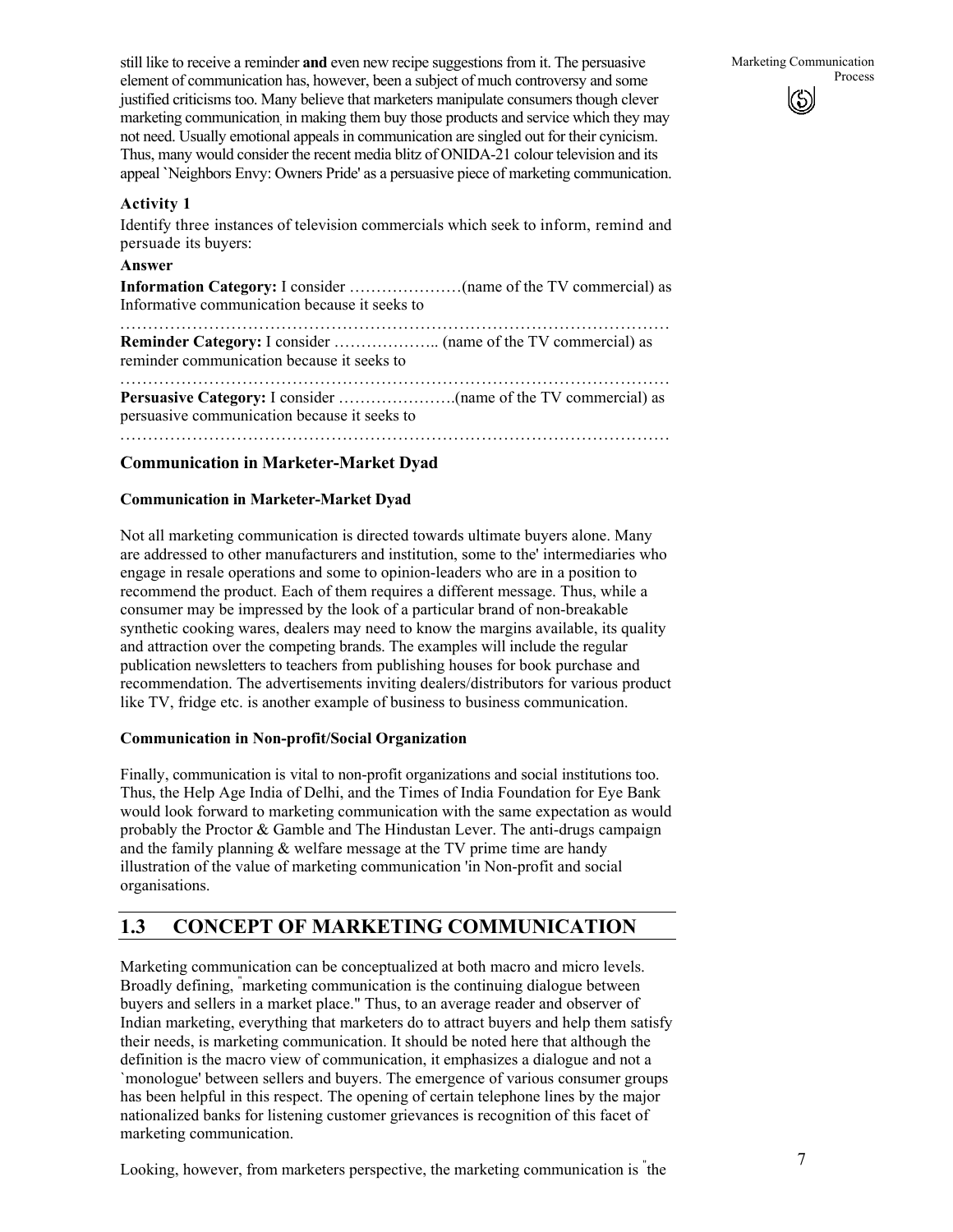Advertising-Basic Concepts process of presenting an integrated set of stimuli to a target with the intent of evoking a desired set of responses within that target market and setting up channels to receive, interpret and act upon messages and identifying new communication opportunities."

> The definition is quite relevant to an individual firm. It recognizes that the firm is both a sender and a receiver of market-related messages. As a sender it first approaches customers to buy its products/brands in a competitive environment. As a receiver, it seeks to attune itself to its target market in order to realign its messages; to adapt messages to its changing marketing conditions, and to spot new communication opportunities. The firm must be a sensitive receiver of market's needs if it is to survive and grow.

### **Activity 2**

Suggest at least two ways in which Indian Airlines may receive messages from air travelers, and which will help it to review its services.

### **Answer**

I will recommend the following two ways in which such communication may be received by the Indian Airlines:

................................................................................................................................................................

................................................................................................................................................................ ................................................................................................................................................................

**Method 1:**

#### ................................................................................................................................................................ **Method 2**

## **1.4 THE OCCURRENCE OF MARKETING COMMUNICATION**

An examination of the available texts on marketing communication reveals that marketing communication, like all forms of communication, occurs as `an orderly way of transmitting a message'. It is similar to the functioning of a telephone circuit. Figure 2 contains a simplified model of how communication occurs:

### **Figure 2: Functioning of Communication**

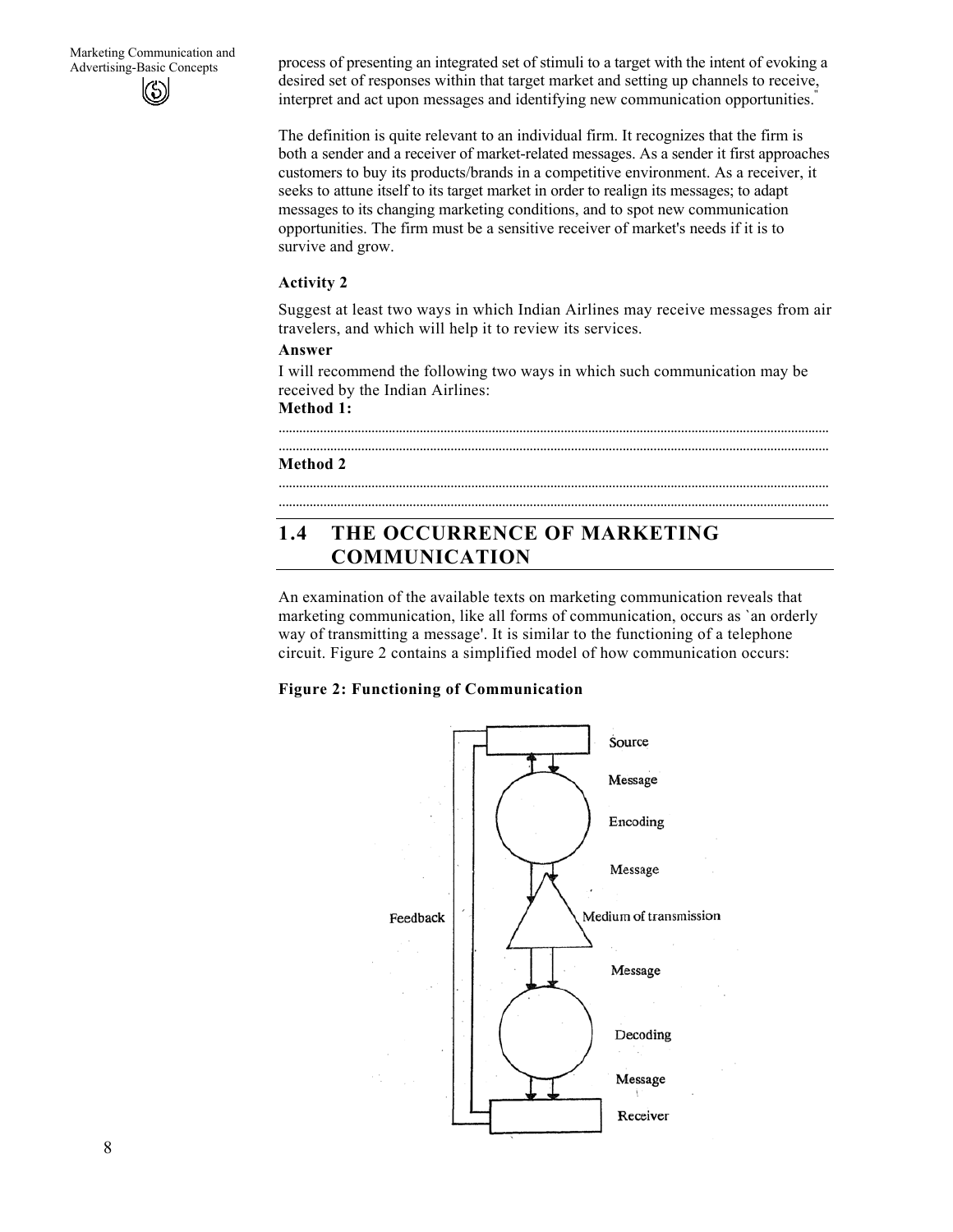The basic elements of the communication flow as shown in Figure 2, are the 'source'-the originator of the `message', the 'receiver'-the ultimate destination of the message and the `medium of transmission'-the means by which the message moves from sender to receiver. These elements are joined together by a process which includes-'encoding'-the way message is put in an understandable format by the source and `decoding'-the process of retranslating the message into understandable terms by the receiver. The feedback is an indication of understanding by the message receiver to the message-source. Figure 3 shows a more comprehensive picture of communication as it occurs.

### **Activity 3**

Engage a local store owner/sales person in a conversation with respect to your intention to buy something from him. Narrate in this context the communication as it occurred.

#### **Answer:**





#### **Figure 3 Marketing Communication Process**

Adapted from M.W. DeLozier-The Marketing Communication Process, McGraw Hill, 1976 p. 171

#### **Explanation of Figure 3**

The model of communication process, as represented by Figure 3, is:

• a description of the process. It does not intend to predict communication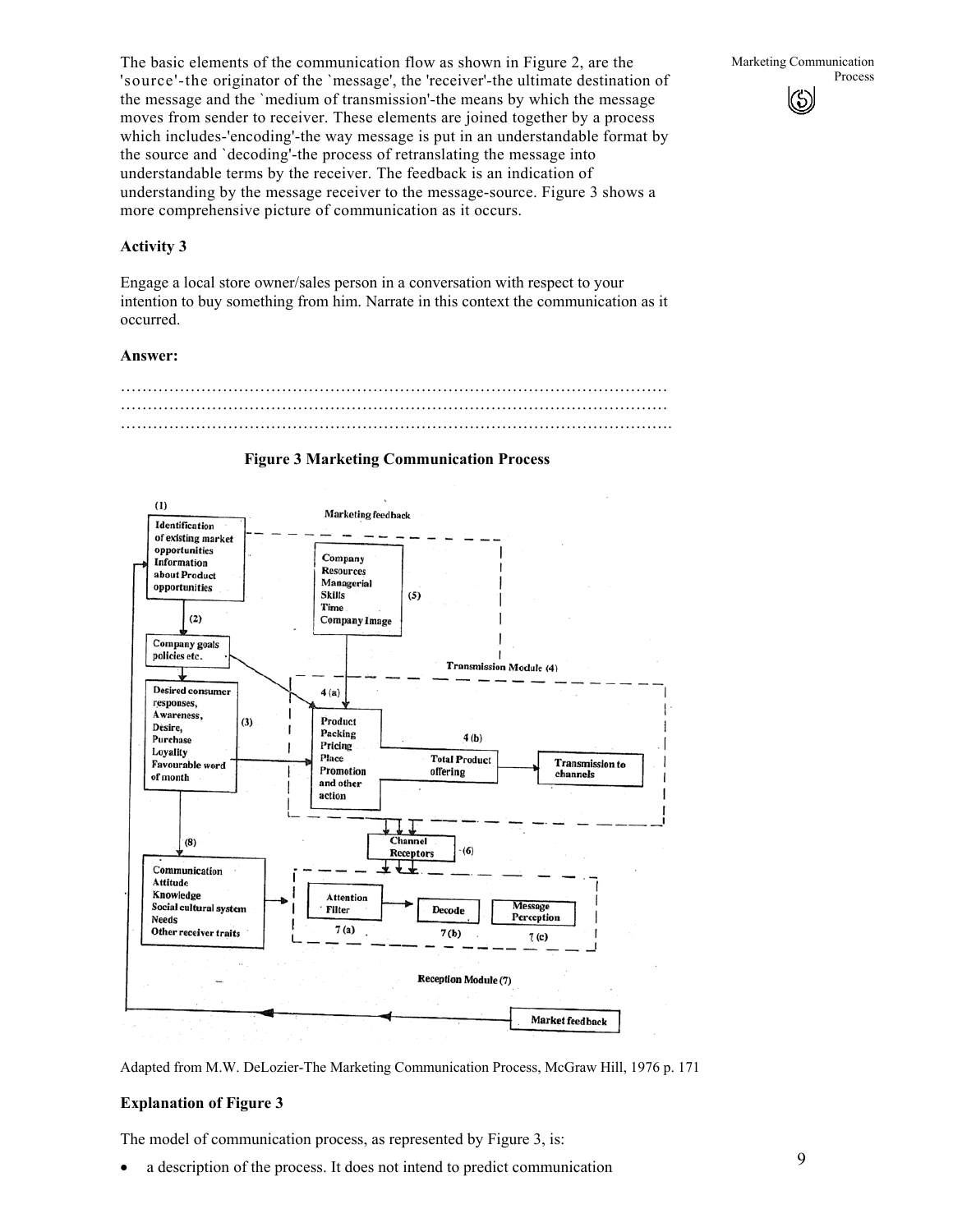• based on both marketer dominated and environmental stimuli that trigger off the process of communication.

In the model, the first category of stimuli is represented by the existing opportunities and/or 'information about the opportunities (box 1). These stimuli activate the firm's response by way of designing appropriate goals policies strategies and tactics (box 2). The policies etc., then act as stimuli to accomplish desired consumer response beginning with creating awareness through to obtaining a positive word of mouth (box 3). Simultaneously, these policies (box 2) create a transmission module (box 4). The transmission module starts off with such marketer-dominated stimuli as product, pricing, distribution, packaging, promotion i.e., the total product offering (box 4a). The total offering is influenced by the resources that the firm has at its command (box 5). The total offering thus travels through varied and often complex channels. The channels could be an advertising agency, Radio. Television, Newspaper and magazines etc. These transmission channels can transmit the message in different forms i.e. through visual, aural and olfactory channels to consumers.

Box 7 represents the process in which the market receives messages. The filtering of message (box 7a) is dependent upon communication skills of message receivers (box 8). The box 7(c) indicates how messages have been perceived by target-receivers. This indication is given in the form of feedback, which travels back right through to the company's perception of existing and potential market opportunities and through to the transmission module (box 4) to turn the circle full.

It should be cautioned that the model may suffer from an over-simplification of the process. Further, there may be many hidden snags in proceeding from a stage to another. However, the model should be useful in understanding the process at a general level.

## **1.5 THE SOURCES OF MISUNDERSTANDING IN COMMUNICATION**

As cautioned before in elaborating the model of communication process, there are several real and potential sources of misunderstanding that may thwart the process of marketing communication. These sources are listed below:

**Source Effect:** The source effect refers to the effect caused by reputation of the source of communication itself. The source effect can both impede the speed and accuracy of message reception (if the source was unfavorable reputation) and accelerate it if it is preceded by a good reputation. Thus, a company known for its poor quality products in the past, will have to work harder for gaining consumer reception for its subsequent efforts in producing quality goods and better services. While a manufacturer/marketer of good product or creative advertisement will receive quicker understanding of consumers for its subsequent product and advertisements.

**Multiple Transmitters:** In marketing communications, several channels are to be used for message transmission. Thus, a marketer of television may use dealers as well as advertising and point of purchase publicity to communicate about its brand. All these channels have their unique transmission characteristics. A dealer may use more body language; an advertisement a sleek and emotional word power; and POPs attractive colours. The interpretation of each is bound to be varied and may affect the communication.

**Decoding Errors :** Many misunderstandings arise because of the tendency in receivers for selective perception and interpretation. The classic example of this phenomenon is again the ONIDA television. The snag occurs more often when the message is unusual, shocking and substantially different from the current ones.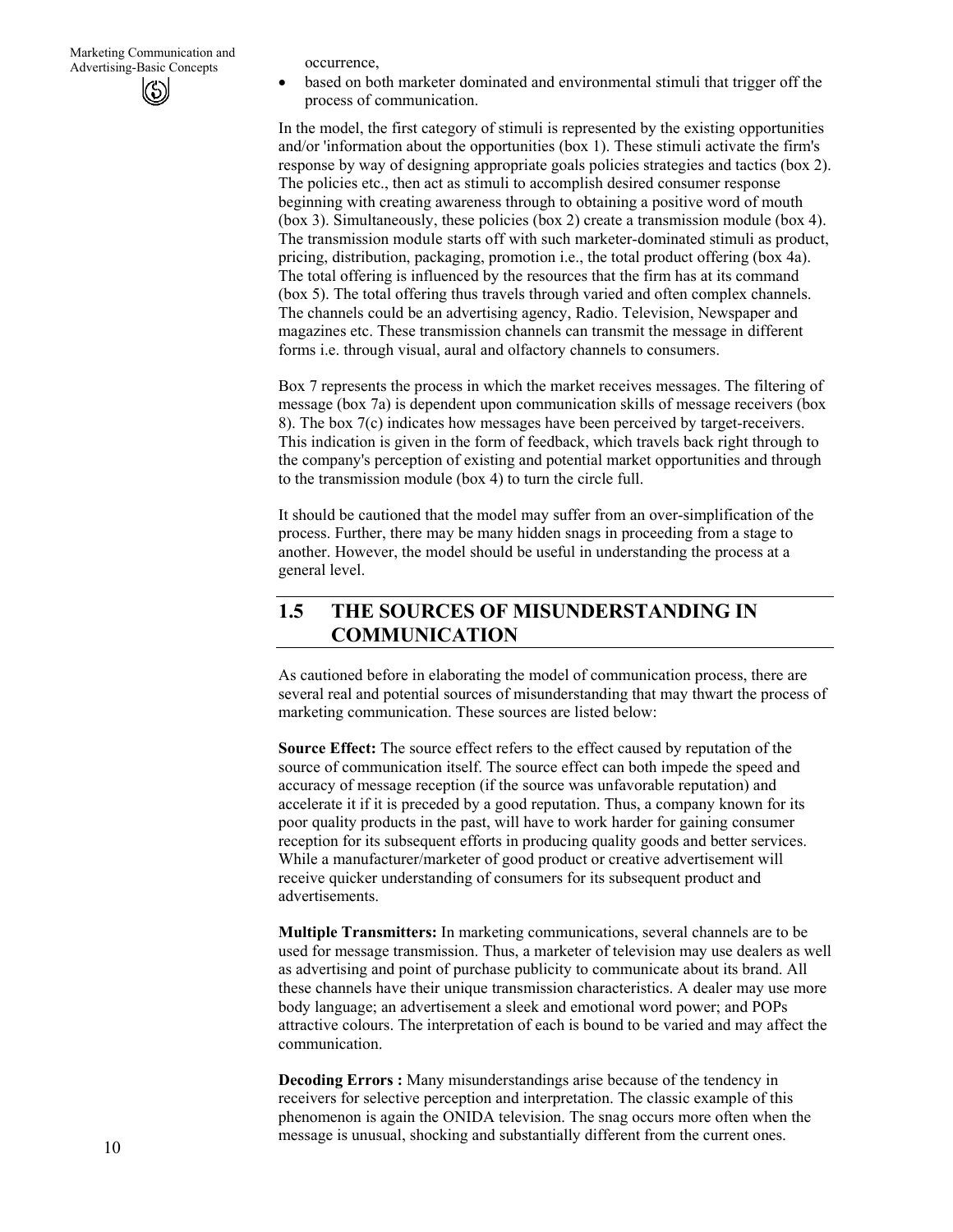**Communication** Noise 'Noise' represents an interference in marketing communication that is either deliberately or accidentally introduced and which blocks or distorts transmission. The noise could originate from the message itself (internal noise) either in the form of unknown words or any other stimuli. The communication could suffer from `external noise' (TV commercials in a busy restaurant). The competitors could also introduce `noise' by having similar messages or providing counter-arguments. Liril of FILL and Godrej's Lime are the recent example of communication noise.

**Inadequate Feedback :** The final misunderstanding in communication may arise due to poor feedback given to the sender. This may affect the quality of subsequent marketing communication. No wonder, therefore, many marketing communicators spend lakhs of rupees to establish and monitor their feedback system.

## **Activity 4**

Recall your recent experience of a marketing communication for any product and service. Did you experience any misunderstanding? If so, to what of the following would you attribute and why?

### **Answer**

I did face communication misunderstanding in the …………………………………. name of advt.) and I would attribute it to the following :

| Multiple Transmitters --<br>Yes/No<br>Yes/No<br>Decoding Errors<br>$-$<br>Noise<br>Yes/No<br>$-$<br>Inadequate Feedback --<br>Yes/No<br>It was because | Source Effect | -- | Yes/No |
|--------------------------------------------------------------------------------------------------------------------------------------------------------|---------------|----|--------|
|                                                                                                                                                        |               |    |        |
|                                                                                                                                                        |               |    |        |
|                                                                                                                                                        |               |    |        |
|                                                                                                                                                        |               |    |        |
|                                                                                                                                                        |               |    |        |
|                                                                                                                                                        |               |    |        |

## **1.6 ELEMENTS OF T H E PROMOTION MlX**

Marketing communication (promotion) comprises several elements. Figure 4 represents the configuration:

### **Figure 4: Elements of the Promotion Mix**



Given below is the description of each of these elements:

**Advertising:** The American Marketing Association defines advertising as: "any paid form of non-personal presentation and promotion of ideas, goods or services by an identified sponsor." The key words are `non-personal' and `paid by an identified sponsor'. Thus, in an advertisement, instead of communicating with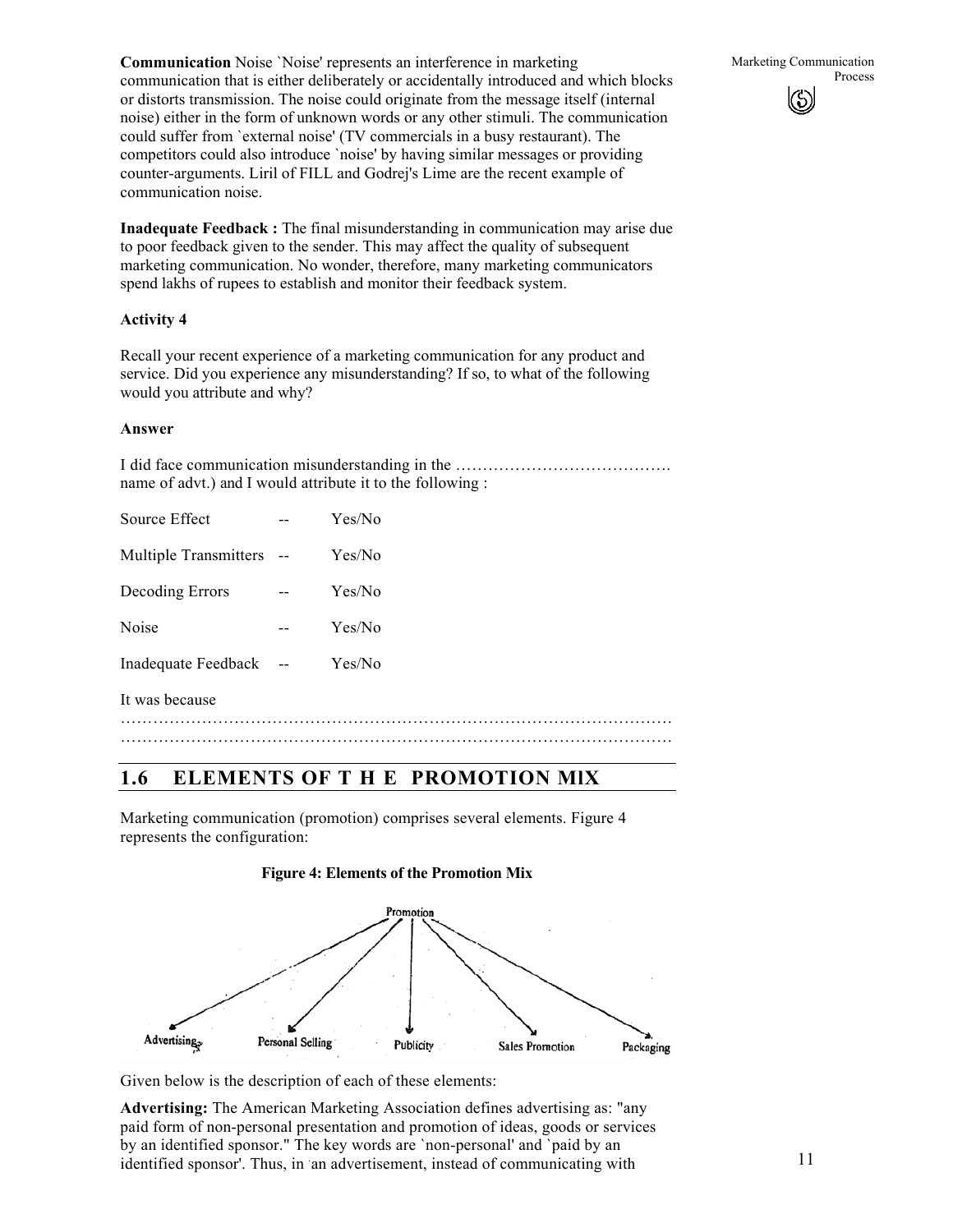customers face-to-face companies that advertise, ordinarily use a mass medium, television, newspapers, radio, hoardings etc. These messages, when they appear, identify clearly who has paid for them.

The cost of advertising may appear very high, when judged in absolute terms. However, it is one of the cheapest when calculated in terms of cost per unit in reach and `'frequency'. Besides being cost effective, advertising often attracts customers for its creativity. Many children and housewives in India are reported to have enjoyed more the TV Commercials preceding the programmes than the programmes themselves.

The ultimate benefit, of advertising lies in the fact that it allows perfect reproduction of the desired message and thus, enjoys the maximum degree of control over the message.

**Publicity:** Publicity is formally defined as 'any form of non-paid commercially significant news or editorial comment about ideas, products and institutions' (James F. Engel, Hugh G. Wales : and Martin R. Warshaw Promotional Strategy, Homewood RM. Irwin, 1971 . $P^{-3}$ ).

Table 2 summarise the differences between advertising and publicity.

**Table 2: Advertising Vs Publicity** 

| <b>SI. No.</b> | <b>Advertising</b>                         | <b>Publicity</b>                |
|----------------|--------------------------------------------|---------------------------------|
|                | <b>Paid form</b>                           | <b>Non-Paid form</b>            |
|                | <b>Product related message</b>             | Public welfare related message  |
| 3.             | Less credible                              | More credible                   |
|                | More subjective                            | More objective                  |
|                | <b>Maximum control over the</b><br>message | Little control over the message |

The objective of publicity is much the same as that of advertising and communication. In general, it increases consumer awareness of a company, its product, particularly new  $\&$  innovative products-and marketing practices. A company can also plan publicity to derive its advantages.

### **Activity 5**

Choose a product/service and search for two marketing communications-one each in. the category of advertisement and publicity. Compare the two and write down their characteristics.

#### **Answer**

| (I) Advertisement |                     | (II) Publicity |  |
|-------------------|---------------------|----------------|--|
| d)                | Characteristics of: |                |  |
| c)                |                     |                |  |
| b)                |                     |                |  |
| a)                |                     |                |  |

................................................................... ...................................................................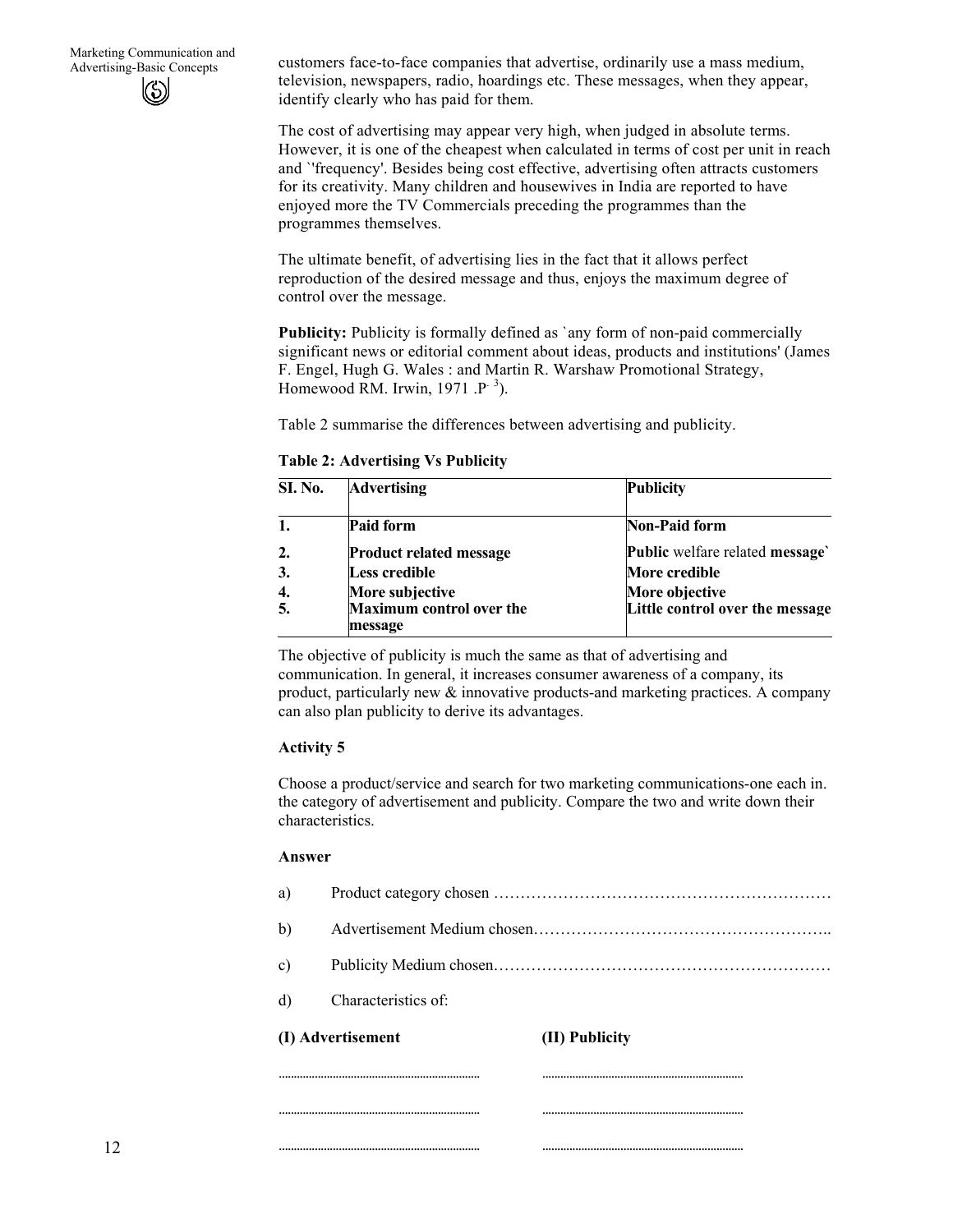**Personal Selling:** Unlike advertising, personal selling involves a one-to-one relationship with a customer. It is `the oral presentation of a tangible and intangible product by a seller to a prospect for the purpose of completing an exchange'.

The apparent benefit of personal selling is that it allows salespersons to judge the reaction of customers to their sales presentations and thus, gives an opportunity to vary the message for better understanding. It is, however, expensive as compared to advertising and other means of marketing communication. It is generally believed that it is not particularly suited to the mass-distributed consumer products.

**Sales Promotion:** Sales promotion includes a wide variety of tools and, thus, has been defined in several different ways. Perhaps, one of the better definition of sales promotion is: "a direct inducement which offers an extra value and incentive for the product to the salesforce, distributors, or the ultimate consumers"  $(J.F. Luich & W.L.$ Ziegler `Sales Promotion' and Modem **Merchandising,** NY McGraw Hill, 1968, p.4).

Sales promotion methods are useful means of stimulating a quick and immediate response from consumers. Coupons, music cassettes, free products and free demonstrations and just a few examples of many-forms that sales promotion may take.

**Packaging:** Packaging has become increasingly important as a promotional tool. Especially in consumer products, marketers have discovered the value of packaging as a fascinating communication in India, with the introduction of new packaging technology. The markets are almost revolutionalized. The polypacking is one illustration of this trend. Marketers have gone to the extent of designing their communication message around new and innovative packaging (Dalda Refined Oil;. Cosmetic and Sanitary products; Pan Masala etc). The value of packaging lies not merely in protecting the product but in retaining and promoting the product. Service industry too has begun to use packaging as a promotion.

### **Activity 6**

Identify one instance of packaging as a dominant element of marketing communication. Describe its communication process.

#### **Answer**

I will choose

## **1.7 CONCLUSION**

To sum up, marketing communication. is an integral part of a marketing strategy and often, forms a very significant linkage between the firm and the market. This also constitutes as the most visible commitment of the firm to its purpose i.e., satisfying the needs of actual and potential customers.

## **1.8 SUMMARY**

The unit focuses on marketing communication as an integral part of marketing strategy. Marketing communication is a continuing dialogue between marketers and buyers with a view to inform, remind and persuade the latter to buy the product. Further, it has been suggested that marketing communications are not restricted to products alone. They address to the market as a whole and equally to non-profit making organizations. An integrated model of marketing communication is presented, which is followed by the sources likely **to** cause misunderstanding. The unit concludes with a brief description of advertising, publicity, sales promotions, personal selling and packaging as the major elements of marketing communication.